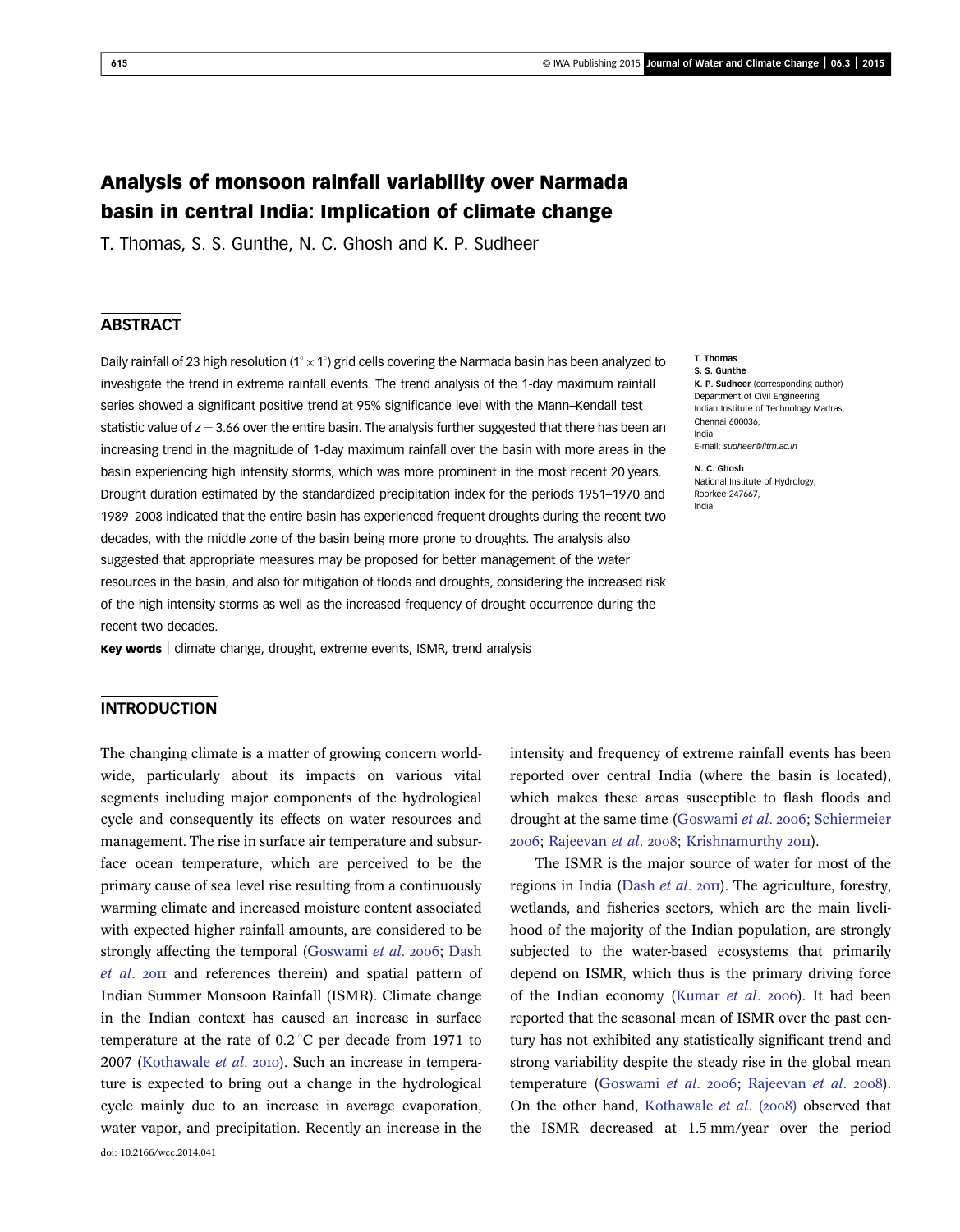1971–2002. It has also been reported that the intra-seasonal variability of ISMR has weakened since the 1970s (Kulkarni  $et$  al. 2009; Kulkarni 2011). Nonetheless, the extreme rainfall events associated with the increasing trend of sea surface temperatures and latent heat flux over the Indian Ocean have been increasing over central India (Rajeevan et al. ). In addition, studies on long-term trends of ISMR indicated the absence of any trend due to the consideration of rainfall being random over an all-India scale (Mooley & Parthasarthy 1984; Guhathakurtha & Rajeevan 2006) despite the existence of strong trends on spatial scales (Parthasarathy  $1984$ ; Rupa Kumar et al. 1992).

An analysis of the rainfall pattern, its distribution, and trend on a seasonal and an intra-seasonal scale resulting from the implication of changing climate is important to evaluate uncertainties associated with the availability and management of water resources. Such analysis may be helpful to policy-makers to explore appropriate strategies for efficient water resource management. A number of studies (Ghosh et al. 2009; Preethi et al. 2010; Pai et al.  $20II$ ; Ghosh et al.  $20I2$ ) have analyzed the ISMR variability in the Indian context considering the country as a single unit with most of them reporting ISMR variability in space and time. However, they did not explicitly investigate the spatial and temporal variability of rainfall (especially extreme events) on local watersheds. It is to be noted that with any analysis when performed on a larger scale, the variability at the small scale (local) may be neutralized. Therefore, it is imperative to analyze rainfall data at local (basin) scale to understand the effect of climate change in a basin. In addition, increasing anthropogenic aerosol concentrations associated with rapid industrialization over India is known to perturb the cloud properties on a local scale (Rosenfeld et al. 2008). Such perturbations can cause suppression of rainfall at the early developmental stage resulting in greater overturning and convection with intense and enhanced rainfall. Various basins in central India have experienced both droughts and floods in recent years.

One of the major basins in central India is the Narmada basin, which caters for the needs of water for irrigation and hydroelectric power generation. The water resources development plans in the Narmada basin include more than 30 major multi-purpose reservoirs and also a large number of moderate and minor projects. These projects are well distributed over the basin, and consequently the effectiveness of these developments largely depends on the consequential effects of changing climate and its hydrologic variability. Keeping this in view, in the present study we comprehensively analyzed the spatial and temporal pattern of monsoon rainfall over the Narmada basin.

## STUDY AREA

The Narmada basin in India lies between  $72.53$   $\degree$ E-81.75  $\degree$ E and  $21.33 \text{°N} - 23.75 \text{°N}$  and extends over an area of 98,796 km<sup>2</sup> with a maximum length of around 953 km and a maximum width of around 234 km (Figure 1). It is bounded by the mountains of Vindhya to the north, the Maikal range to the east, Satpuras to the south, and the Arabian Sea to the west. The Narmada River, which is a snowfree perennial Indian river, originates at the Amarkantak Plateau (22°40'N and 81°45'E) of the Maikal range in the Shahdol district of Madhya Pradesh at an elevation of 1,057 m above msl. The river drains into the Arabian Sea after traversing through a channel length of around 1,312 km. The basin lies in three states viz. Madhya Pradesh, Maharashtra, and Gujarat with an aerial extent of 86, 2, and 12%, respectively, in each state.

The basin has three distinct physiographic zones, namely, the upper zone comprising of the hilly region covering the districts of the Shahdol, Mandla, Balaghat, Seoni, Jabalpur, Narsinghpur, Sagar, and Damoh; the middle zone, comprising of a plains region covering the districts of Chhindwara, Hoshangabad, Betul, Raisen, Sehore, and Khandwa; and the lower zone comprising of the lower hilly and lower plains region covering the districts of East and West Nimar, Dewas, Indore, Dhar, and Jhabua in Madhya Pradesh, Dhule in Maharashtra, and Bharuch and Vadodara in Gujarat. The basin mainly experiences a humid and tropical climate with an average annual rainfall of 1,178 mm mostly received (about 90%) during the southwest monsoon months (June–September). Alluvial deposits are also found on the banks of the major tributaries of the river Narmada. The net sown area in the basin is about 45% with an average cropping intensity of 135%, while about 32% of the basin is forested.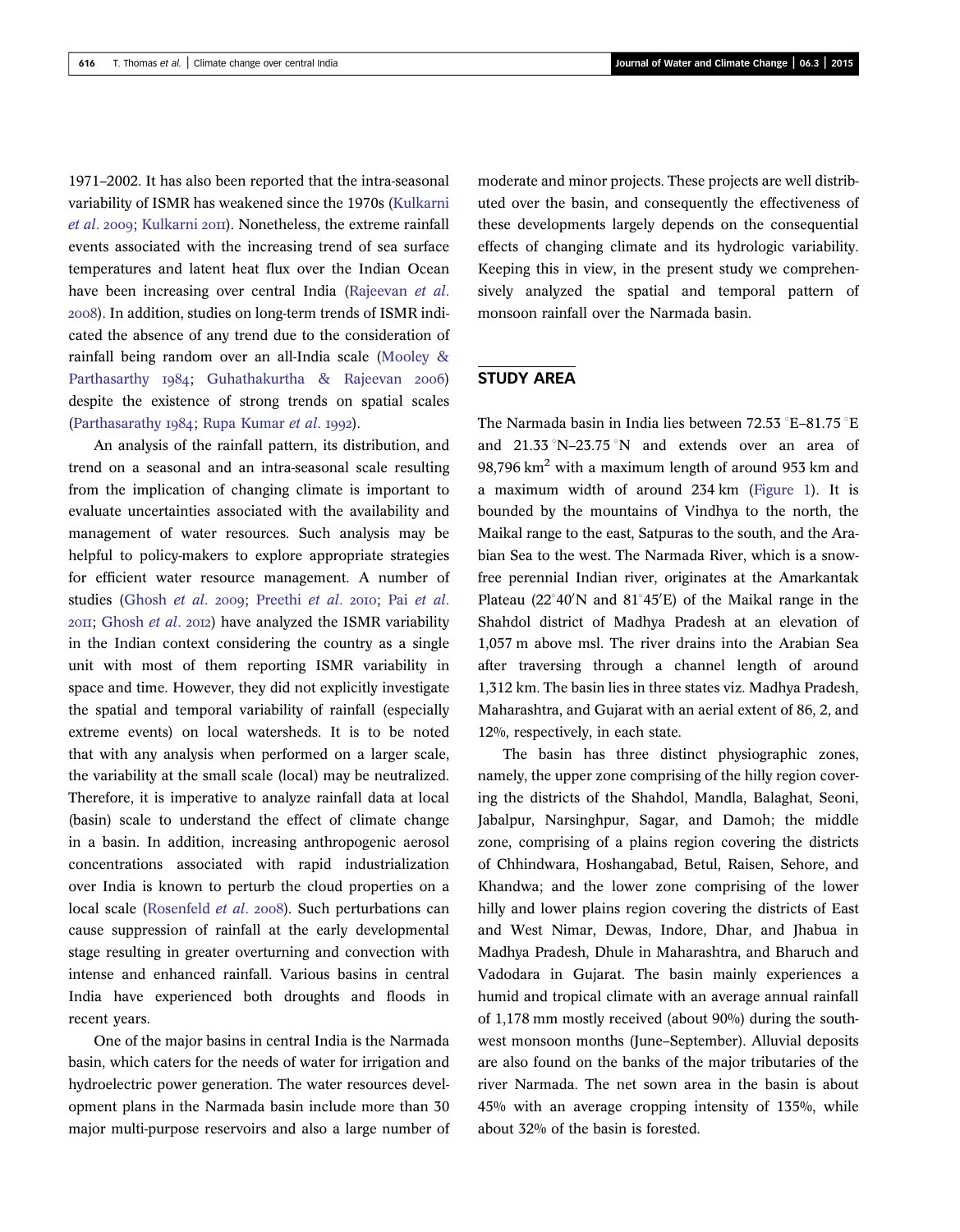

**Figure 1** | Base map of the Narmada basin.

## DATA AND METHODOLOGY

The  $1^\circ \times 1^\circ$  daily gridded rainfall data prepared by the India Meteorological Department (IMD) for the Indian land mass  $(6.5^\circ N - 38.5^\circ N$  and  $66.5^\circ E - 100.5^\circ E$ ) have been used in the present study (Rajeevan et al. 2006). A total of 1,803 rain gauge stations with a minimum data availability of 90% for the period 1951–2008 have been used for preparation of this gridded data set. The data interpolation is based on the Shepard  $(1968)$  method, wherein the weighted sum of the observations at surrounding rain gauge stations falling within the predefined radius of influence is considered. The rainfall data have been interpolated into rectangular  $(35 \times 32)$  grid cells. It is worth mentioning that the gridded data, which is obtained by interpolating and smoothing the measurements from rain gauges, may underestimate the variance of point rain gauge data. However, for a basin-wide analysis, it is apparently difficult to obtain sufficient number of rain gauges evenly distributed over the basin. In such cases, analysis may be performed on the gridded data, though they are smoother than the individual station data because of the averaging over a  $1^\circ \times 1^\circ$  box.

Nevertheless, to validate the possibility and usefulness of data used in the present study we compared daily gridded interpolated rainfall data with direct observation for grids where rain gauge data are available (in this case Jabalpur) and the scatter plot prepared between the station and gridded rainfall data to investigate any significant variations do not portray considerable bias between the gridded and station rainfall data. The  $R^2$  between the gridded and station rainfall data appeared to be moderate to very strong (0.45–0.81). Moreover, more than one rain gauge station exists in most of the grid cells falling over the Narmada basin. The Narmada basin is covered by 23 grid cells ( $1^\circ \times$ 1°) as per the IMD interpolated information, of which the lower zone ( $72^{\circ}E - 76^{\circ}E$  and  $21^{\circ}N - 24^{\circ}N$ ) constitutes seven grid cells, the middle zone  $(76°N-79°N$  and  $21°N-24°N)$ eight grid cells, and the upper zone (79°E-82°E and 21°N- $24°N$ ) eight grid cells as shown in Figure 2. The additional details about data collection, interpolation techniques, and methodology can be found in Rajeevan *et al.* (2005). The historic data on precipitation in Narmada basin have been analyzed for three different hydrologic characteristics: (i) extreme rainfall events which cause flood; (ii) change in frequency of occurrence of extreme rainfall; and (iii) drought occurrence.

To investigate the possible trends in the extreme rainfall patterns during the last six decades, grid cell-wise analysis of the rainfall characteristics, which could potentially be responsible for extreme rain events in the basin, have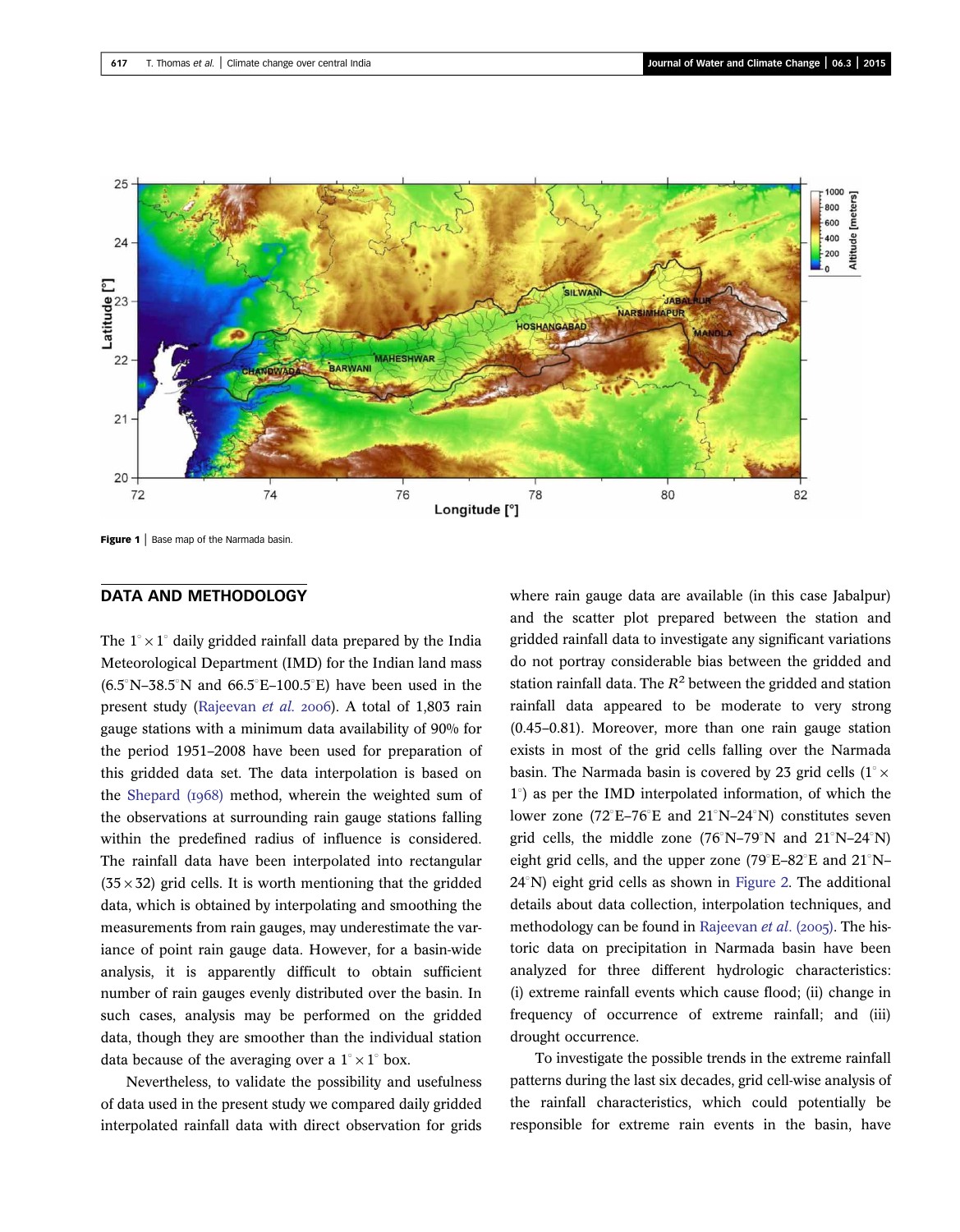

Figure 2 | Grid and rain gauge station information of the Narmada basin

been carried out. From the time series of yearly rainfall data (daily gridded values), the maximum 1-day and maximum 2-day rainfall have been extracted for each year, as these are indicators of the flood potential in various parts of the basin. Based on the total rainfall received in any given day, the rainfall events have been classified into various categories. Even though a fixed threshold of defining extreme events is not appropriate over regions where the mean climate has large spatial variability, fixed thresholds have been used to define the extreme events over the Narmada basin, as the seasonal mean and the daily variability is reasonably homogeneous over central India. Different threshold values had been used by various researchers (Goswami et al. 2006; Sen & Balling 2004; Stephenson et al. ) for classifying the rainfall. This study considers the threshold values as follows: extreme rainfall (>200 mm/ day); very heavy rainfall  $(>150$  mm/day); and heavy rainfall  $(>100 \text{ mm/day})$ . A day that receives rainfall less than 2.5 mm has been considered to be a dry day. As our major focus is to analyze the extreme events, rainfall between 2.5 and 100 mm on one day has been considered as a moderate event. Time series for each of the above categorization has been prepared from the available gridded data for further analysis.

To assess whether there is any change in the magnitude of rainfall associated with different recurrence intervals, frequency analysis of 1-day maximum rainfall series has been performed for each grid. The spatial variability of 5-year and 10-year return period rainfall has been analyzed to assess the regions with potential for flooding. The trend analysis of the extracted time series corresponding to the above probability analysis has been carried out using the Mann–Kendall (MK) test (Mann 1945; Kendall 1975). It has been reported by previous researchers that under a changing climate scenario, due to anthropogenic activities, the intensity and frequency of extreme rainfall events have increased in the recent two decades (Goswami et al. 2006). Accordingly, to demonstrate the impact of climate change driven by anthropogenic activities, the data for each of the initial and latest 20 years in this study were analyzed separately. This division of the data period in this study was also based on the preliminary analysis over the entire 58 years data, which indicated that the rainfall variability in the initial and the latest 20 year period are plausibly the best representation of contrasting scenarios to efficiently demonstrate the effect of changing climate on extreme rainfall events. The precipitation has therefore been analyzed for the total period of 58 years during 1951–2008, and also by considering two classes of 20 years each, 1951–1970 and 1989–2008. Accordingly, the data during 1971–1988 was deselected to capture the contrast in the trend in extreme events during the two distinct time periods 1951–1970 (past) and 1989–2008 (present). However, there is no specific reason not to include the deselected data (analysis performed but not shown) depending upon the objective of the study and region. In addition, the major change in land use pattern might have taken place in the basin with the construction of major reservoirs after 1988.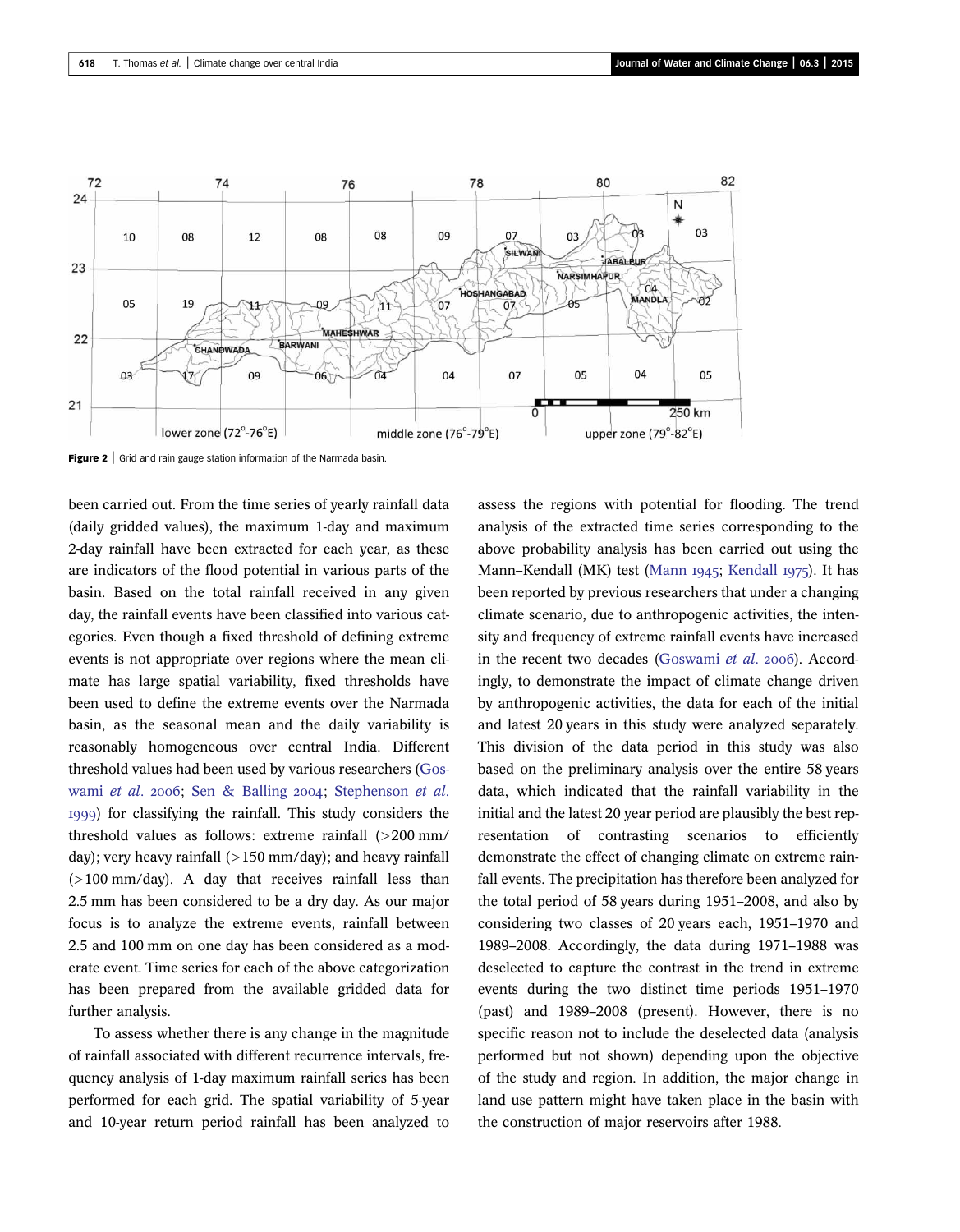In the Narmada basin, nearly 90% of the annual rainfall is received during the five monsoon months from June to September, and 60% is received during the 2 months of July and August. The rainfall nominally is heavy in the upper hilly and upper plains areas of the basin. It gradually decreases toward the lower plains and the lower hilly areas and thereafter increases toward the coast and south western portions of the basin. In the upper hilly areas, the annual accumulated rainfall is more than 1,400 mm whereas in the upper plains from Jabalpur to the Punasa dam site, the annual rainfall decreases from around 1,000 mm to less than 650 mm around Barwani, and this area represents the most arid part of the Narmada Basin. Therefore, Narmada basin is prone to drought occurrence in addition to the occurrence of flood. Consequently, the drought analysis has been performed in the various zones of Narmada basin based on the monthly rainfall time series using the drought indicator approach. The standardized precipitation index (SPI) by McKee et al. (1993) has been used for this analysis. The trend in the time series of SPI has been evaluated by the MK test.

#### MANN–KENDALL TEST

MK test (Mann 1945; Kendall 1975), which is a non-parametric statistical procedure, is commonly used to identify trends in time series of variables including temperature, precipitation, and streamflow in the context of climate change (Taylor & Loftis 1989; McLeod et al. 1991; Yu et al. 1993; Douglas et al. 2000; Burn et al. 2004; Lindström & Bergström 2004; Xiong & Guo 2004) data series. Before applying the MK test, the testing for serial correlation for identifying the auto-correlation is required. The MK test can be applied to the original data series  $(x_1, x_2, \ldots, x_n)$  if the lag-1 auto-correlation  $(r_1)$  is not significant at the 95% confidence level, else the test has to be applied to the prewhitened series obtained as  $(x_2-r_1 \times 1, x_3-r_1 \times 2, ..., x_n$ –  $r_1x_{n-1}$ ) (Von Storch & Navarra 1995; Partal & Kahya 2006)

$$
E(S) = 0 \text{var}(S)
$$
  
= 
$$
\frac{N(N-1)(2N+5) - \sum_{k=1}^{n} t_k(t_k-1)(2t_k+5)}{18}
$$
  

$$
Z = \frac{S-1}{\sqrt{\text{var}(S)}} = \frac{S+1}{\sqrt{\text{var}(S)}}
$$
 (1)

The null hypothesis that there is no trend in the times series is rejected if the test statistic satisfies the conditions, either  $Z > +1.96$  or  $Z < -1.96$  (at 95% significance level).

#### STANDARDIZED PRECIPITATION INDEX

The SPI developed by McKee *et al.* ( $1993$ ) is a widely used index for assessing drought severity, and it has the advantages of statistical consistency. The SPI allocates a single numeric value varying between  $-3$  and  $+3$  to the precipitation, which can be compared across different climatic regions. The SPI allows determining the occurrence probability of dry or wet events at different time scales varying from 3 to 24 months, and monthly rainfall data for a minimum of 30 years is required for the analysis  $(Haves I999)$ .

$$
G(x) = \frac{1}{\alpha^{\beta} \Gamma \beta} \int_{0}^{x} x^{\beta - 1} e^{-x/\alpha} dx \frac{x}{\alpha}
$$
 (2)

$$
G(x) = \frac{1}{\Gamma \beta} \int_{0}^{t\alpha} t^{\beta - 1} e^{-t} dt
$$
 (3)

$$
H(x) = q + (1 - q)G(x)
$$
 (4)

$$
Z = \text{SPI} = -\left[t - \frac{C_{0+}C_1t + C_2t^2}{1 + d_1t + d_2t^2 + d_3t^3}\right]
$$
(5)

$$
Z = SPI = + \left[ t - \frac{C_{0+}C_1t + C_2t^2}{1 + d_1t + d_2t^2 + d_3t^3} \right]
$$
(6)

$$
t = \sqrt{\ln\left\{\frac{1}{\left(H(x)\right)^2}\right\}}\tag{7}
$$

$$
t = \sqrt{\ln\left\{\frac{1}{\left(1.0 - H(x)\right)^2}\right\}}\tag{8}
$$

where  $c_0 = 2.51552$ ,  $c_1 = 0.80285$ ,  $c_2 = 0.01033$ ,  $d_1 =$ 1.43279,  $d_2 = 0.18927$ , and  $d_3 = 0.00131$ . A drought event occurs during the period when the SPI is continuously negative with an intensity of  $-1.0$  or less. The drought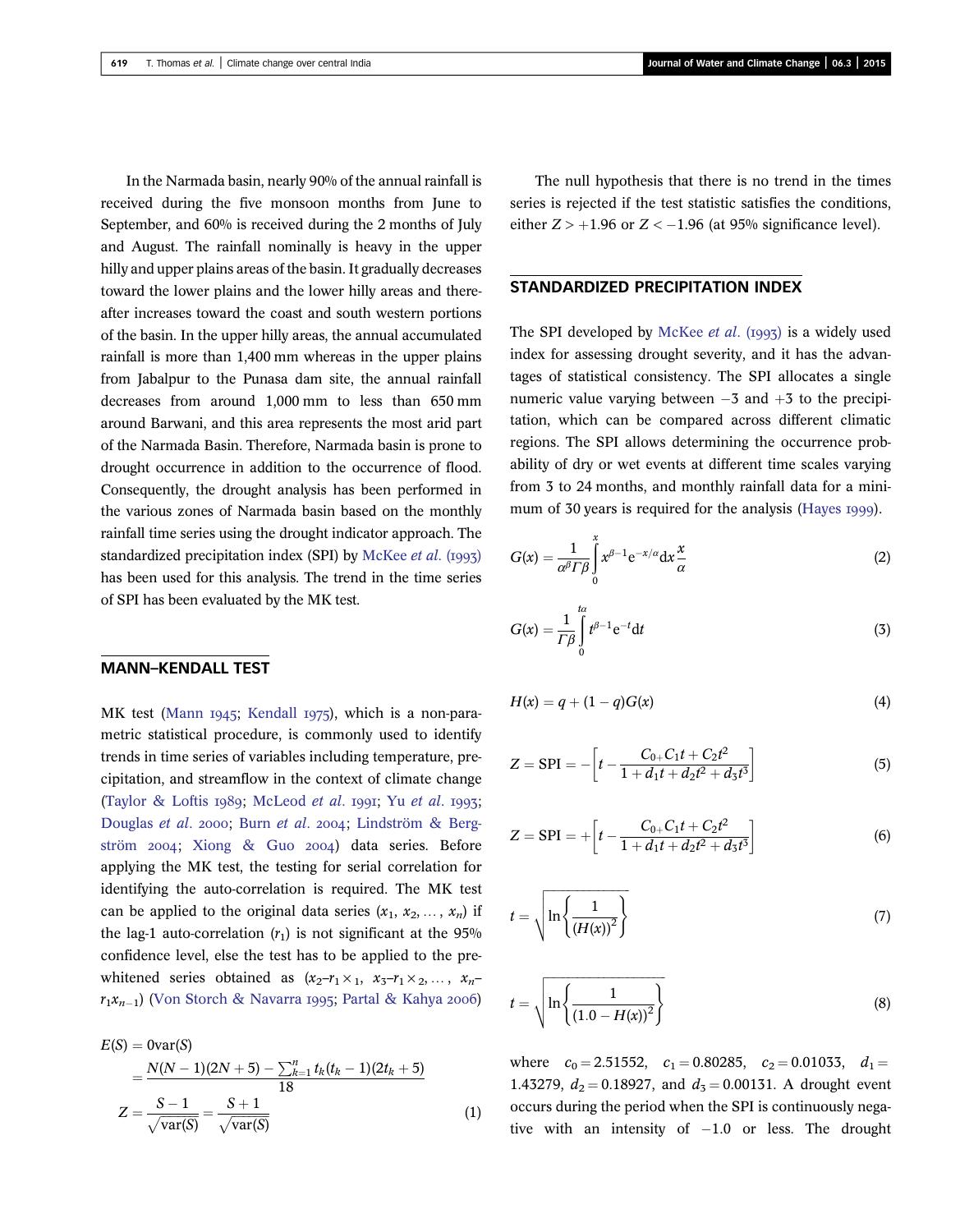characteristics including frequency, duration, intensity, and magnitude have been calculated with the estimated SPI based on the values of SPI as given in Table 1 (Hayes 1999).

## RESULTS AND DISCUSSION

#### Analysis of extreme rainfall events

The statistical characteristics of the annual rainfall over the Narmada basin (across the zones) are presented in Table 2. A considerable variation in the average rainfall in all three zones of the Narmada basin is evident, as the average annual rainfall varies between 1,286.2 mm in the upper zone and 902.2 mm in the lower zone accounting for a difference of about 40% (Table 2). The inter-annual variability of rainfall is high in the lower zone compared to the other two zones as indicated by a high value of coefficient of variation. The results presented (Table 2) clearly illustrate the significant spatial variation of rainfall over the basin.

The 1-day maximum rainfall extracted from each of the 23 grids covering the Narmada basin for the entire period (1951–2008) exhibited a variation from 135.4 to 473.0 mm. The temporal variation of the 1-day maximum rainfall is shown in Figure 3, and it can be observed that the magnitude of the 1-day maximum rainfall has increased steadily over the last 58 years and is found to be more prominent

Table 1 | Drought severity classification based on standardized precipitation index

| S. No. | <b>Drought severity class</b> | <b>SPI range</b>      |
|--------|-------------------------------|-----------------------|
|        | Extreme drought               | $Z = \leq -2.00$      |
|        | Severe drought                | $-2.00 < Z = < -1.50$ |
| 3      | Moderate drought              | $-1.50 < Z = -1.00$   |
|        | Near normal                   | $-1.00 < Z = < +1.00$ |

Table 2 | Statistical characteristics of annual rainfall in different zones of Narmada basin

| <b>S. No.</b> | <b>Parameter</b>                  | <b>Upper</b><br>zone | Middle<br>zone | Lower<br>zone |
|---------------|-----------------------------------|----------------------|----------------|---------------|
|               | Average annual rain<br>(mm)       | 1,286.2              | 1,059.1        | 902.2         |
| 2             | Coefficient of variation<br>(0/0) | 18.4                 | 19.7           | 28.4          |



Figure 3  $\vert$  Temporal variation of amount of 1-day maximum rainfall in the basin (MK test z statistic =  $3.66$ ;  $p = 0.003$ ).

in the last two decades. The trend analysis of the 1-day maximum rainfall series showed a positive trend at 95% significance level with the MK test value of  $z = 3.66$ . The strength of the test statistic confirms that the number of events of 1-day maximum rainfall over the basin has increased considerably.

The time series of the 1-day maximum rainfall has further been analyzed to identify the variation in the initial 20-year period (1951–1970) and the recent 20-year period (1989–2008), and the results are given in Table 3. These results show that the average 1-day maximum rainfall has increased significantly from 203.9 mm during 1951–1970 to 275.9 mm during the recent 20-year period. A positive

Table 3 | Comparison of the characteristics of 1-day maximum rainfall during the periods 1951–1970 and 1989–2008

| S. No. | <b>Statistical parameters</b>               | 1951-1970 | 1989–2008 |
|--------|---------------------------------------------|-----------|-----------|
| 1      | Average of 1-day maximum rain<br>(mm)       | 203.9     | 275.9     |
| 2      | Maximum of 1-day maximum rain<br>(mm)       | 332.6     | 472.9     |
| 3      | Minimum of 1-day maximum rain<br>(mm)       | 122.6     | 170.3     |
| 4      | Number of events with rainfall<br>$>300$ mm | 1         | g         |
| 5      | Number of events with rainfall<br>$>200$ mm | 8         | 17        |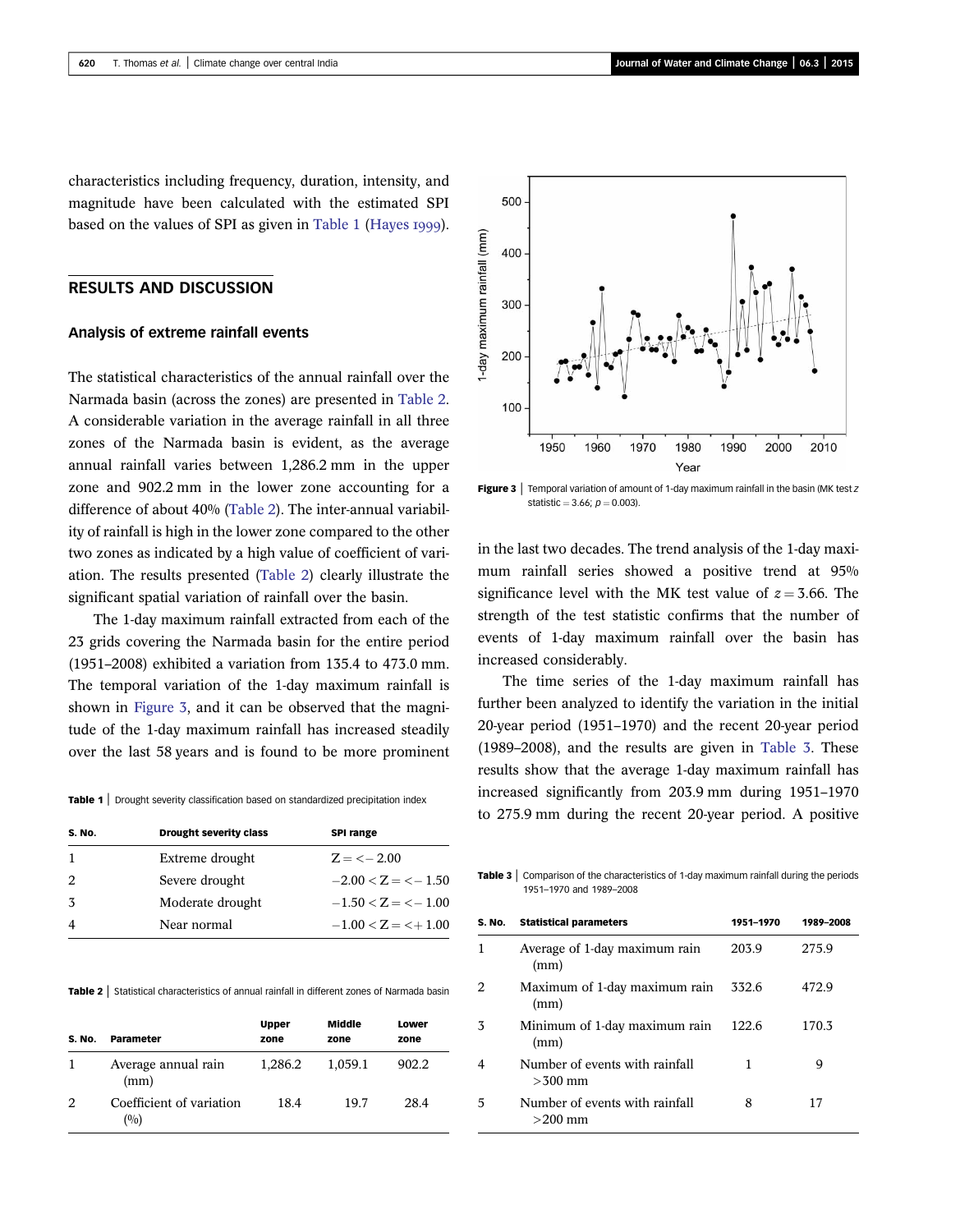upward shift has been observed in the minimum (and maximum as well) of the 1-day maximum rainfall series when compared between the first two decades (of the analysis) and the last two decades, which indicates that the magnitude of rainfall has potentially increased in the later parts of the last 58 years. It is further observed that nine events of 1-day rainfall greater than 300 mm occurred during the latter 20-year period as compared to only one event during 1951–1970. Similarly, 17 events of 1-day rainfall greater than 200 mm occurred during the later 20-year period as compared to only eight events during 1951–1970. To ascertain whether the means from the two time periods (initial and later 20 years) are significantly different, a  $t$ -test has been conducted on the time series of 1-day maximum rainfall. The obtained  $t$ -statistic value of 3.39 indicated that the mean of the current 20-year period and the first 20-year period are significantly different at the 95% significance level. These results clearly demonstrate that the magnitude of 1-day maximum rainfall over the basin has increased during the last two decades, which plausibly indicates an impending climatic change.

In order to investigate whether more areas in the basin have experienced high intensity rainfalls in recent years (change in spatial variability), temporal distribution of high intensity rainfall for different grids, have been analyzed. It is observed (Figures 4–6) that the number of grids



Figure 4 | Temporal variation of number of grids with extreme rainfall events (MK test  $z$ statistic = 3.704;  $p = 0.0005$ ).



Figure 5  $\vert$  Temporal variation of number of grids with very heavy rainfall events (MK test  $z$ statistic =  $3.351$ ; p = 0.0009).



Figure 6 | Temporal variation of number of grids with heavy rainfall events (MK test  $z$ statistic = 2.321;  $p = 0.02$ ).

experiencing extreme, very heavy, and heavy rainfall has increased over the last 58 years. The results of the MK test (Table 4) for these three time series suggested a significant positive trend of increase in the number of grids experiencing high intensity rainfalls. This indicates more areas in the basin may likely experience high intensity storms in coming years under continuously changing climatic conditions.

There is no significant trend of change in the average annual rainfall in the Narmada basin. However, there could be changes in the moderate and the high intensity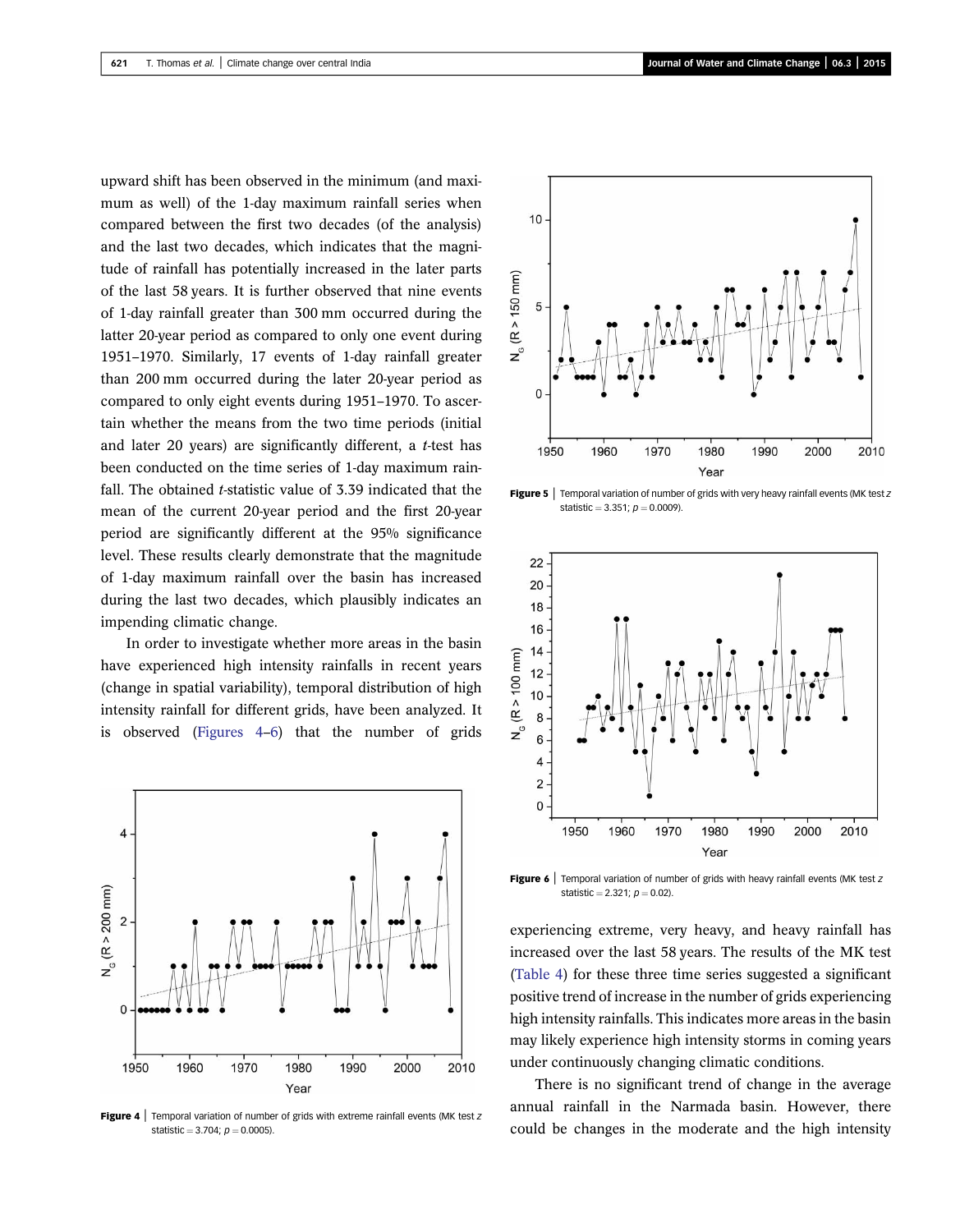|                          | <b>Extreme rainfall</b> | Very heavy rainfall | <b>Heavy rainfall</b> | <b>Moderate rainfall</b> |
|--------------------------|-------------------------|---------------------|-----------------------|--------------------------|
| Test statistic $(z)$     | 3.704                   | 3.351               | 2.321                 | $-1.913$                 |
| Coefficient of variation | 0.89                    | 0.67                | 0.39                  | 0.15                     |
| p value                  | 0.0005                  | 0.0009              | 0.02                  | 0.06                     |
| Inference                | Positive                | Positive            | Positive              | No trend                 |

Table 4 | Mann-Kendall test statistic for high intensity rainfall categories in Narmada basin

storm events contributing to the annual rainfall. Number of days with moderate rainfall (Figure 7) in the basin is found to be decreasing over the period. However this did not exhibit any significant negative trend at the 95% significance level according to MK test. The contribution of moderate rainfall events to the total annual average rainfall is found to be decreased from 83% (in the initial 20 years) to 79% in the recent 20 years. The contribution of the annual average rainfall from heavy rainfall events was 17% in the initial 20 years, and had increased to 21% in the recent 20 years. This plausibly confirms the earlier inference that there is an increase in the number of rainy days with high rainfall magnitude.

The variation in the number of occurrences of heavy and extreme rainfall (more than 100 mm and more than 150 mm, respectively) during the periods between 1951– 1970 and 1989–2008 is given in Figures 8 and 9. The number of rainy days with more than 100 mm rain showed



**Figure 7** Temporal variation of number of days with moderate rainfall events (MK test  $z$ statistic =  $-1.913$ ;  $p = 0.06$ ).

a significant falling trend for the period 1951–1970 and an increasing trend (though not significant at the 95% significance level) for the period 1989–2008 (Figure 8). The events with rain >150 mm (Figure 9) showed a significant



Figure 8 | Variation of number of days with rainfall greater than 100 mm with time.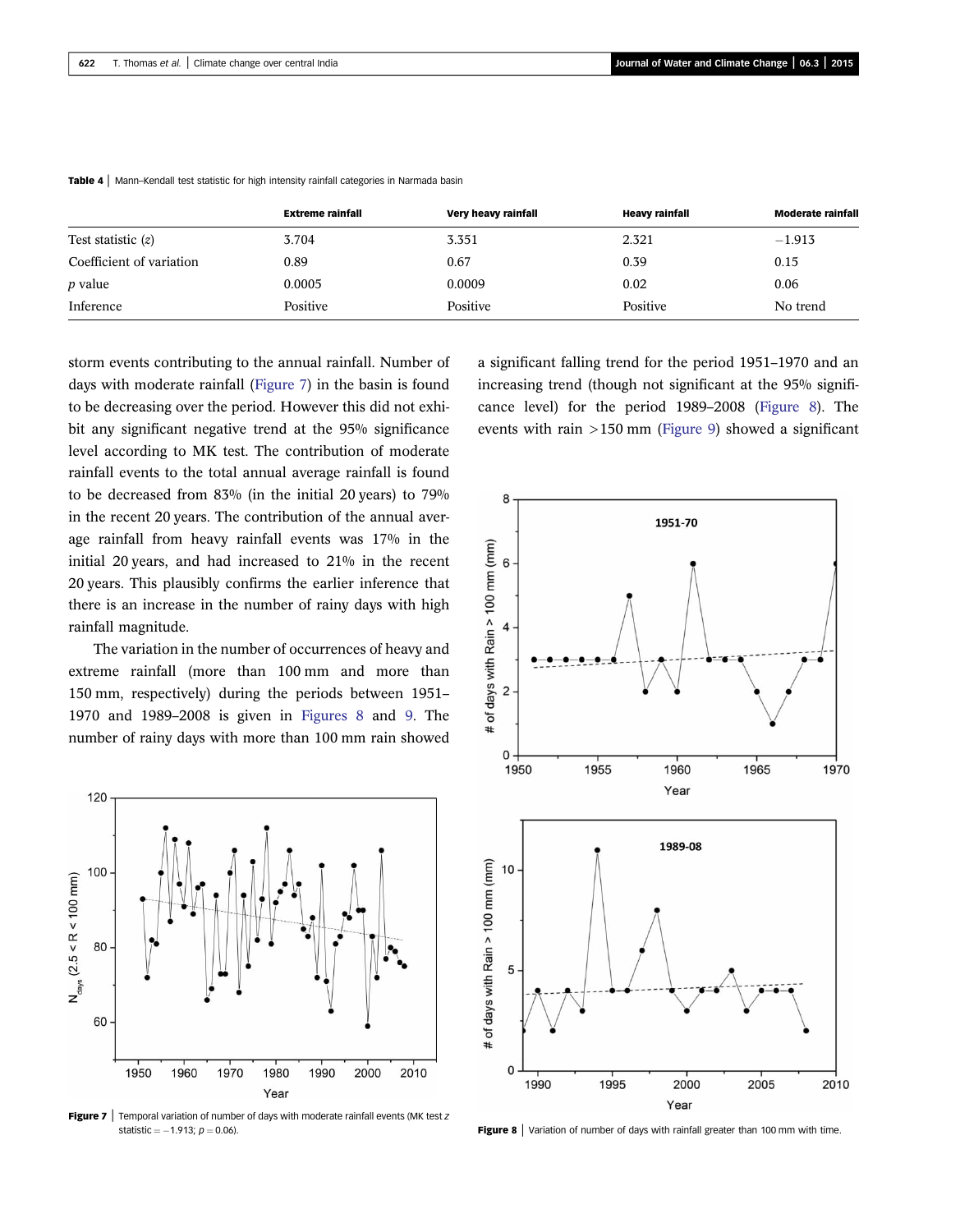

Figure 9 | Variation of the number of days with rainfall greater than 150 mm with time.

rising trend at 95% significance level in both periods. Considering the earlier results that the magnitude of high intensity rainfall has increased in the recent 20 years, it can be inferred that the high intensity rainfall amounts, as well as number of occurrences, have increased over the Narmada basin in the last 20 years.

#### Frequency analysis of extreme rainfall events

Considering the estimated increased trends in the occurrences of high intensity rainfall over the basin, 5 and 10-year return period rainfall for each zone have been

computed to establish their trend. This information will be vital for the design and management of storm sewers in the urban cities falling in the basin. The n-year return period rainfall has been computed considering a moving window of 30 years. Subsequently, the 5 and 10-year return period rainfall have been computed for each of the 30-year moving windows, which gave a time series of 29 values for each moving window of 30 years. Thereafter, the MK test was applied to each of the time series of 5 and 10-year return periods to detect the trend. The spatial variation of the MK-test statistic for the 5-year return period rainfall (Figure 10) showed a significant increasing trend for most of the regions except three grid cells in the middle zone. A similar trend is also observed for the 10-year return period (Figure 11) of rainfall. These results clearly indicate that there is a need to re-examine the design aspects of the storm water drains in urban areas of the basin particularly in the context of the expected increase in high intensity storms in the future.

El Niño which has been known to be one of the most important forcing factors of the ISMR variability (Sikka 1980; Pant & Parthasarthy 1981; Rasmusson & Carpenter 1983; Webster *et al.* 1998), has apparently weakened in the last two decades of the 20th century (Kumar & Cane 1999; Kripalani & Kulkarni 1999; Slingo & Annamalai 2000; Ashok et al. ). A strong positive Indian Ocean Dipole (IOD) event witnessed in 1983 and 1997 has weakened the El Niño southern oscillation (ENSO)–monsoon relationship (Saji & Yamagata  $2003$ ; Ashok *et al.*  $2004$ ). The El Niño events apparently cause a significant deficit in rainfall (at 90% confidence level) over most of the country whereas the IOD events have a positive impact around the monsoon trough areas and a few parts of the west coast. However, IOD events have been very few in the last decades (Saji & Yamagata 2003) and therefore the extreme events over the Narmada basin are not a direct result of the natural inter-annual variability. Moreover, Goswami et al. (2006) have shown an increase in intensity and frequency of extreme events even though no change in seasonal mean of rainfall is observed.

#### Drought occurrence

Analysis of drought events for the three zones including their duration has been carried out for the initial 20-year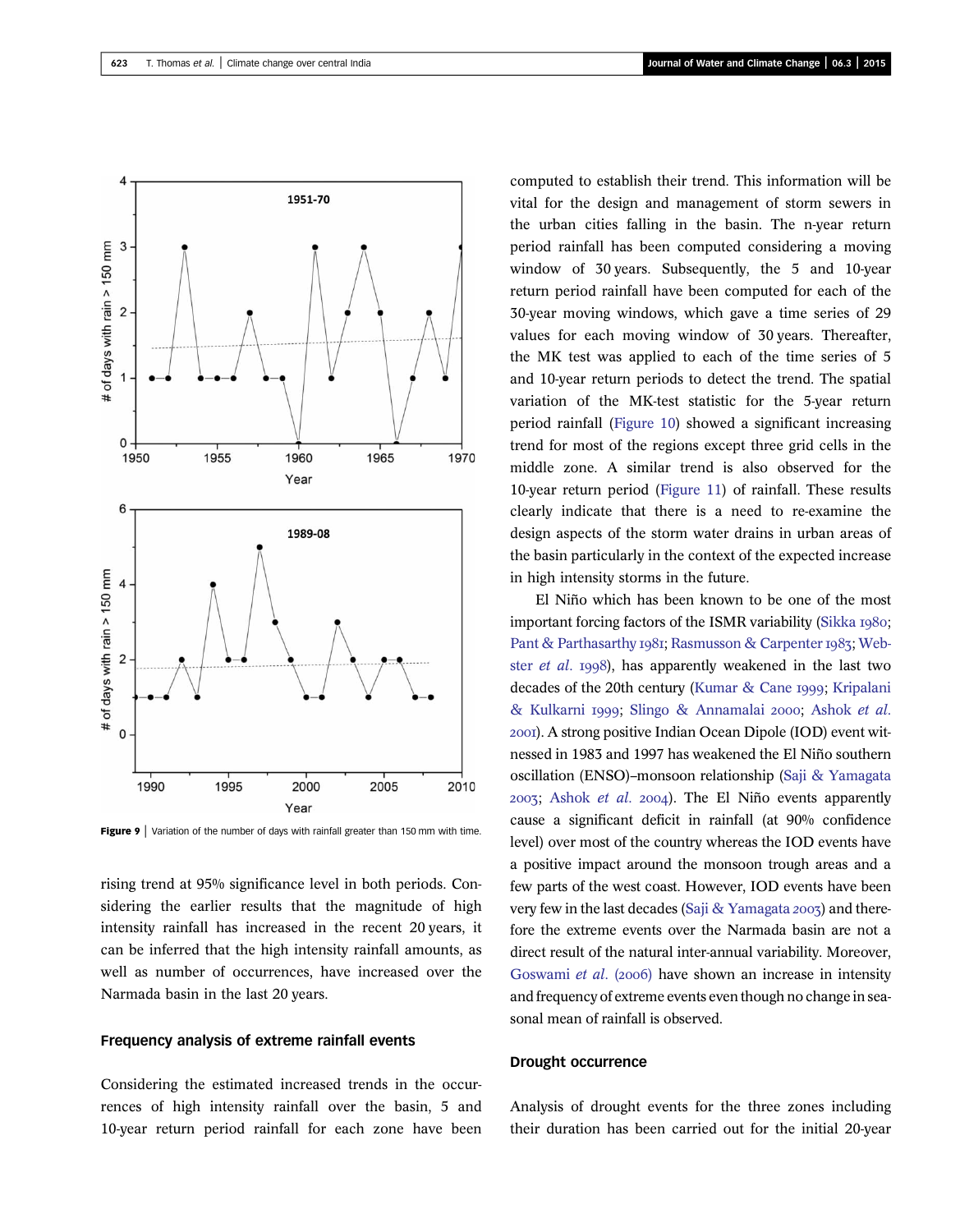

Figure 10 | Grid cells with significant increasing trends in 5-year return period rainfall.



Grid cells with increasing trend at 95% significance level

Figure 11 | Grid cells with significant increasing trends in 10-year return period rainfall.

period (1951–1970) and the recent 20-year period (1989– 2008). Three time scales have been considered for analysis; 3-month SPI, which is indicative of soil moisture conditions in the basin 6-month SPI that represents surface water availability conditions and 12-month SPI, which is indicative of long-term storage including ground water availability. The SPI has also been computed with the station rainfall data and the resulting values of the SPI are not significantly different from the SPI values obtained from the gridded rainfall data. The comparison of the duration of drought months for the SPI value below  $-1.0$  is given in Figure 12.

Figure 12 indicated that the middle zone is more prone to droughts because the drought duration in this zone has always been highest between 35 months for 3-m SPI and 52 months for 12-m SPI compared to other two zones. The comparison of the drought duration for the periods of 1951–1970 and 1989–2008 clearly indicated that all the three zones had experienced more droughts during the period 1989–2008 as compared to the period 1951– 1970. This eventually suggests that the occurrence of the droughts over the basin during the last 20 years (1980– 2008) has also been increased, along with the increase of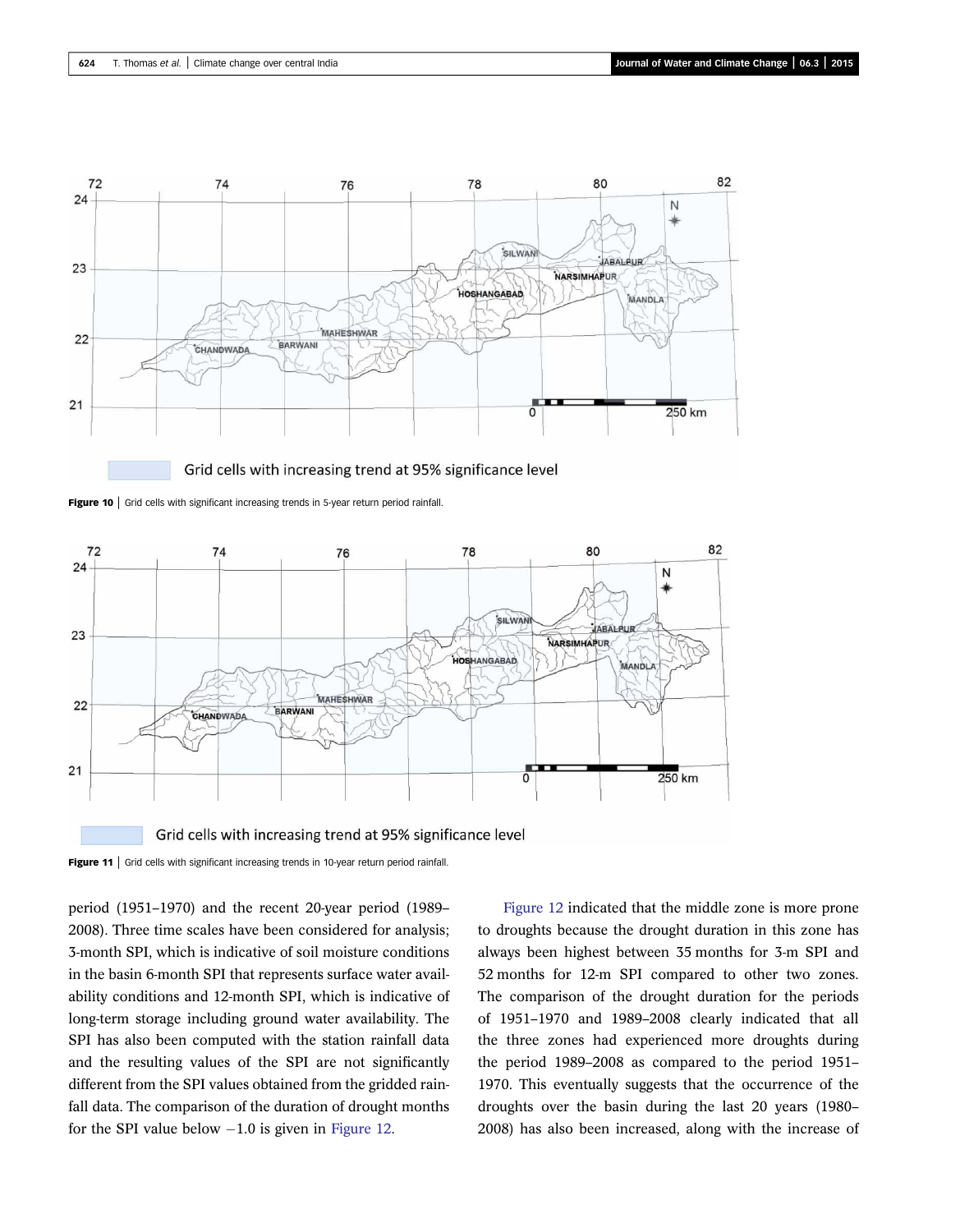

Figure 12 | Duration of droughts of different in various zones of Narmada basin.

high intensity storms. The comparison of the number of drought events that occurred with a duration of more than four consecutive months estimated based on the 12-m SPI showed that for the period 1951–1970 such events occurred twice in the lower and middle zone and only once in the upper zone, while during the period from 1989–2008, such events occurred four times in the upper and middle zone and only twice in the lower zone. This indicated that the frequency of drought events has remained more pronounced in the middle and upper zones. This information is significantly important with respect to agricultural activities in the Narmada basin. A prolonged drought may affect the sowing operations or completely destroy the standing crops and can thereby cause problems regarding food security in the region. Moreover, the increase in the drought duration in the upper zone that receives the highest rainfall, and maintains the sustainability of the river flow during the non-monsoon season, may lead to the dry condition of river flow downstream.

The analyses thus lead to the inference that the high intensity storms including the 1-day maximum rainfall, extreme, very heavy, and heavy rainfall and the occurrence of the drought events coexist in the basin. The characteristics of these two extremes can simultaneously be increased despite a reduction in the days of moderate rainfall events over the basin.

## SUMMARY AND CONCLUSIONS

Daily rainfall of 23 high resolution  $(1^{\circ} \times 1^{\circ})$  grid cells covering the Narmada basin have been analyzed to investigate the change in extreme rainfall events considering those as indicative of the climate change phenomenon. The trend analysis of the 1-day maximum rainfall series for a period of 58 years showed a significant positive trend at 95% significance level with the MK test statistic value of  $z = 3.66$  over the entire basin. It was observed that the mean rainfall of the two time periods varies significantly at 95% significance level according to  $t$ -test. There has been an increase in the magnitude of 1-day maximum rainfall over the basin during the recent two decades. The analysis also indicated that more areas (spatially) in the basin are experiencing high intensity storms, and this was more prominent in the recent 20 years. The number of rainy days with more than 100 mm rain has decreased during 1951–1970, whereas the same has increased during 1989–2008. Further, the number of high intensity rainfall days is experienced more in the more recent 20 years. A significant increasing trend in the magnitude of 5, 10, and 25-year return period rainfall has been observed in most of the regions in the basin. The comparison of the drought duration estimated by the SPI, for the periods 1951–1970 and 1989–2008, indicated that the entire basin has experienced more droughts during the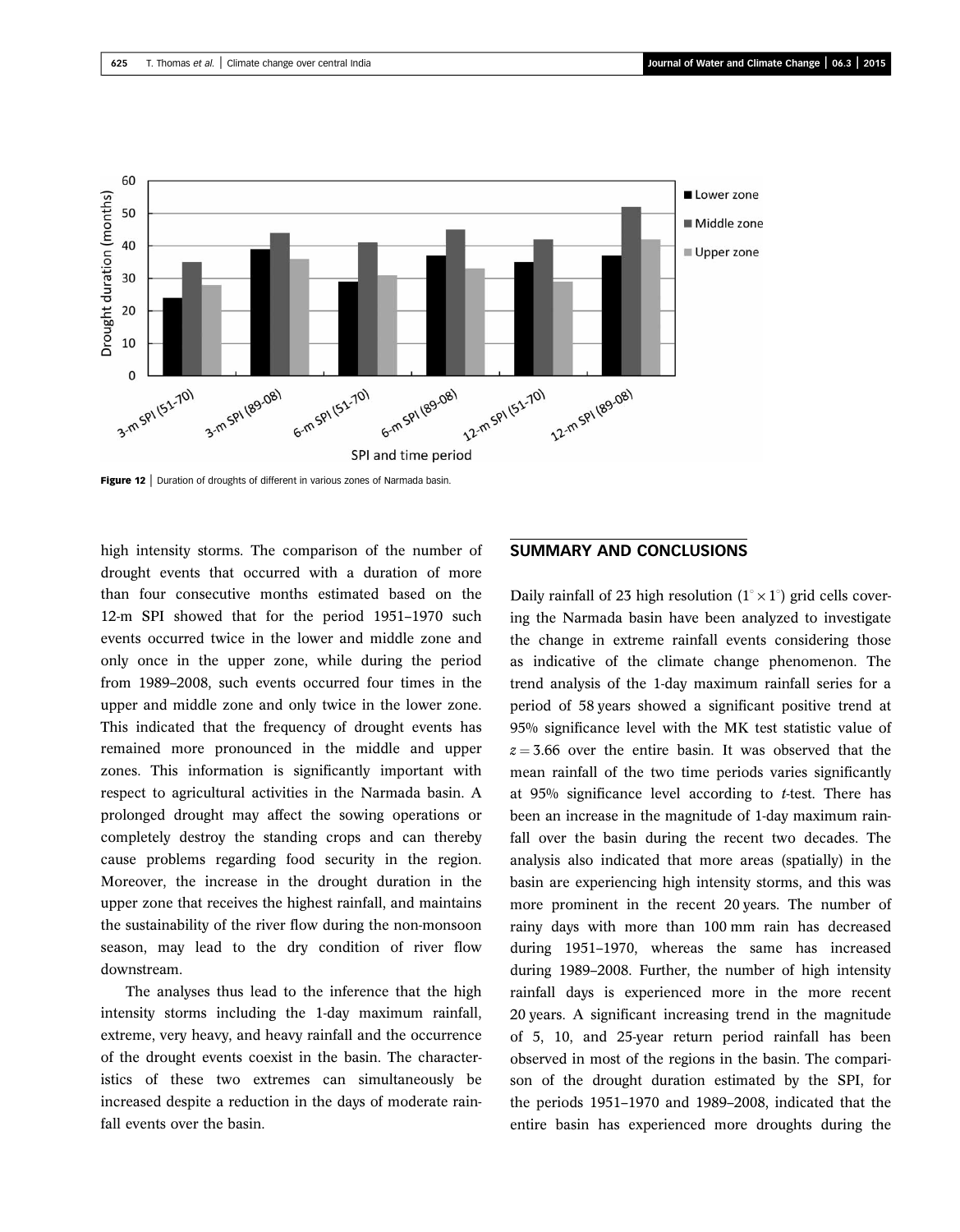recent 20-year period. The middle zone has been found to be more prone to droughts.

The trends of extreme events indicate that the possibility of rain-related extremes are going to increase over the Narmada basin. The extreme rainfall events generally results in flash floods and crop damages that have major impacts on society, economy, and environment for which disaster preparation must be enhanced. Although prediction of such extreme events is still fraught with uncertainties, a proper assessment of the likely future trends would help in disaster management and evolving adaptation mechanisms. In closing, the increase of the high intensity storms as well as the increased frequency of drought occurrence during the recent 20-year spell suggests that appropriate measures should be considered for better management of the water resources in the basin, and also for mitigation of floods and droughts. We further believe that increasing temperature due to increasing anthropogenic activities may not be viewed as the only reason for increase in intensity and frequency of extreme events over the basin. A deeper understanding is needed to emphasize the role of land use changes, increase in greenhouse gases, etc., and their consequent effect on rainfall variability over the basin. We believe that high resolution dynamic modeling supplemented by a high resolution network of observational data will help in better understanding the implication of climate change on rainfall variability.

## **REFERENCES**

- Ashok, K., Guan, Z. & Yamagata, T. 2001 Impact of the Indian Ocean Dipole on the relationship between the Indian Monsoon rainfall and ENSO. Geophysical Research Letters 28, 4499–4502.
- Ashok, K., Guan, Z., Saji, N. H. & Yamagata, T. 2004 Individual and combined influences of the ENSO and Indian Ocean Dipole on the Indian summer monsoon. Journal of Climate 17, 3141–3155.
- Burn, D. H., Cunderlik, J. M. & Pietroniro, A. 2004 Hydrological trends and variability in the Liard river basin. Hydrologic Sciences Journal 49, 53–67.
- Dash, S. K., Archana, A. N., Makarand, A. K. & Mohanty, U. C. Characteristic changes in the long and short spells of different rain intensities in India. Theoretical and Applied Climatology 105, 563–570.
- Douglas, E. M., Vogel, R. M. & Knoll, C. N. 2000 Trends in flood and low flows in the United States: impact of spatial correlation. Journal of Hydrology 240, 90–105.
- Ghosh, S., Luniya, V. & Gupta, A. 2009 Trend analysis of Indian summer monsoon rainfall at different spatial scales. Atmospheric Sciences Letters 10, 285–290.
- Ghosh, S., Das, D., Kao, S. & Ganguly, A. R. 2012 Lack of uniform trends but increasing spatial variability in observed Indian rainfall extremes. Nature Climate Change 2, 86–91.
- Goswami, B. N., Venugopal, V., Dengupta, D., Madhusoosanan, M. S. & Xavier, K. P. 2006 Increasing trend of extreme rain events over India in a warming environment. Science 314, 1442–1445.
- Guhathakurtha, P. & Rajeevan, M. 2006 Trends in the Rainfall Pattern Over India. Research Report No: 2/2006, National Climate Centre, Pune, India.
- Hayes, M. J. 1999 Monitoring the 1996 drought using the standardized precipitation index. Bulletin of American Meteorological Society 80, 429–438.
- Kendall, M. G. 1975 Rank Correlation Methods, 4th edn. Charles Griffin, London.
- Kothawale, D. R., Munot, A. A. & Borgaonkar, H. P. Temperature variability over the Indian ocean and its relationship with Indian summer monsoon rainfall. Theoretical and Applied Climatology 92, 31–45.
- Kothawale, D. R., Munota, A. & Krishna, K. K. 2010 Recent trends in pre-monsoon daily temperature extremes over India. Journal of Earth System Science 119, 51–65.
- Kripalani, R. H. & Kulkarni, A. 1999 Climatological impact of El Niño/La Niña on the Indian monsoon: a new perspective. Weather 52, 39–46.
- Krishnamurthy, V. 2011 Extreme Events and Trends in the Indian Summer Monsoon. COLA Technical Report 314. Institute of Global Environment and Society Calverton, Maryland, USA.
- Kumar, R. K. B. & Cane, M. A. 1999 On the weakening relationship between the Indian monsoon and ENSO. Science 284, 2156–2159.
- Kulkarni, A. 2011 Weakening of Indian summer monsoon rainfall in warming environment. Theoretical and Applied Climatology 109, 447–459.
- Kulkarni, A., Sabade, S. S. & Kripalani, R. H. 2009 Spatial variability of intra-seasonal oscillations during extreme Indian monsoons. International Journal of Climatology 29, 1945–1955.
- Kumar, K. R., Sahai, A. K., Kumar, K. K., Patwardhan, S. K., Mishra, P. K., Revadekar, J. V., Kamala, K. & Pant, G. B. High-resolution climate change scenarios for India for the 21st century. Current Science 90 (3), 334–345.
- Lindström, G. & Bergström, S. 2004 Runoff trends in Sweden 1807–2002. Hydrologic Sciences Journal 49, 69–83.
- Mann, H. B. 1945 Nonparametric tests against trend. Econometrica 13, 245–259.
- McKee, T. B., Doesken, N. J. & Kleist, J. 1993 The relationship of drought frequency and duration to time scales. In: 8th Conference on Applied Climatology, 17–22 January, Anaheim, California, pp. 179–184.